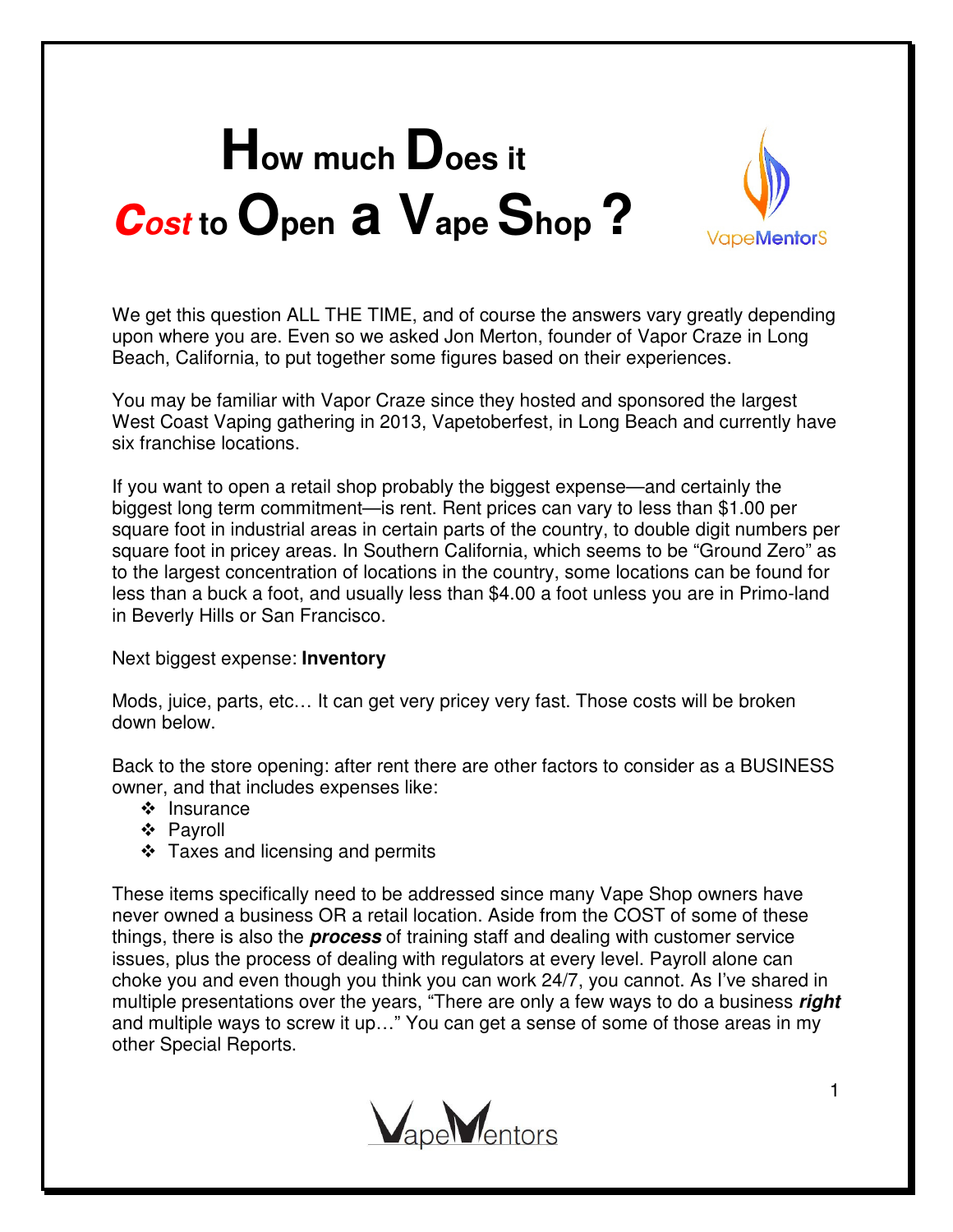Another option: opening a kiosk, which may become more difficult since cities are bringing the hammer down on kiosks and trucks and such. Here are the numbers for those:

## **KIOSK**:

- RENT: ~\$2,500-\$5,000/month
- 100 Starter kits: ~\$2,500
- $(10)$  x 15ml Bottles of e-liquid in 20 flavors  $(0,6,12,18,24 \text{ NIC})$ : ~\$15,000.00
- phone/internet ~\$200/month
- point of Sale ~\$100/month (yearly subscription/1 seat)
- electric bill ~\$150/month
- misc. ~\$300/month
- marketing/promotion ~\$100/month minimum
- $\bullet$  + liability insurance ~\$150/month
- $\bullet$  + employee's pay (2 employees+25hrs/wk each=\$1,800/month)
- $\bullet$  + working mall hours (10am-10pm)
- TOTAL MONTHLY EXPENSE: ~\$6,300-\$8,800 minimum (NOT INCLUDING PRODUCT)

And here are the estimated numbers provided by Vapor Craze for a retail location:

- RENT: ~\$2,500-\$5,000/month
- 100 Starter kits: ~\$2,500
- 100 intermediate kits: ~\$5,000
- tanks, tips, and accessories ~\$5,000
- $(10)$  x 15ml Bottles of e-liquid in 20 flavors  $(0.6, 12, 18, 24$  NIC): ~\$15,000.00
- electric bill ~\$150-250/month
- liability insurance ~\$150/month
- working hours ~10-12hrs a day. Mon-Sun.
- employee's pay (4 employees+25hrs/wk each=\$3,600/month)
- phone/internet ~\$200/month
- point of Sale ~\$200/month (yearly subscription/2seats)
- ADT security ~\$20/month
- misc. \$500/month
- marketing/promotion ~\$100/month minimum
- TOTAL MONTHLY EXPENSES: ~\$7,420-\$10,020 minimum (NOT INCLUDING PRODUCT)

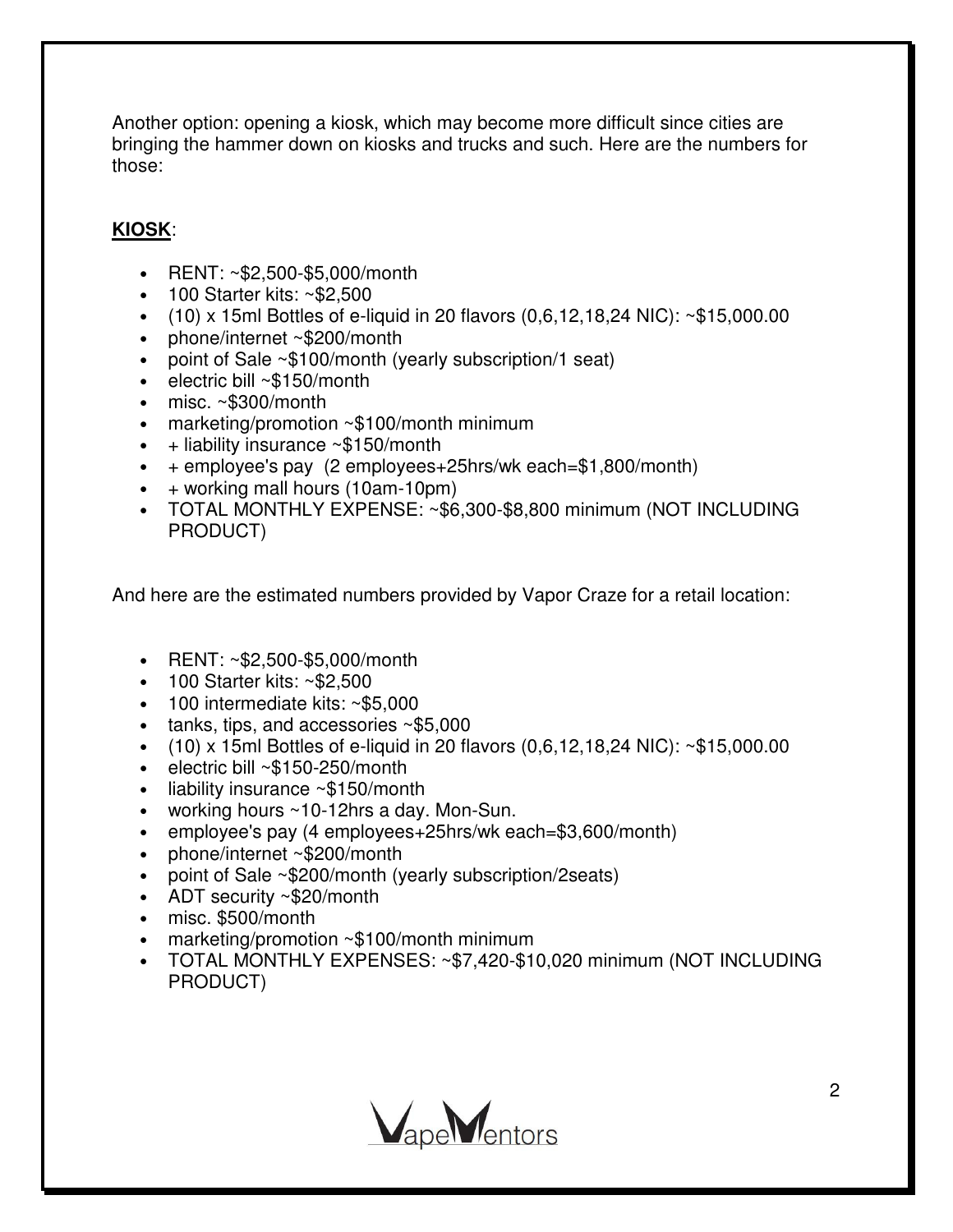In these examples the estimates for inventory are very low, so you can modify the numbers based on your own situation. When someone asks me a pointed question like, "How much do I need to open a store?" I usually say you should have a minimum of \$25,000 and that is bare, bare bones pushing it. One of the biggest failures of ALL businesses is "under-capitalization" which means running out of money. Getting a bank loan is not going to happen and your relatives will get pretty angry if you borrow from them, cannot pay them back and go back for MORE.

Some solutions we can help with:

**YES**, we have financing available to open a store or buy a franchise.

**YES**, we can help with merchant services

**YES**, we can help with inventory, suppliers and wholesalers

**YES**, we can help with training your staff as well as guidance on running your business

And **YES** we can help if you want to get into the Vape Space **without** opening a store. Our partnership with www.LoveToBlo.com is allowing many to get into the business for less than the price of a car.

If you are set and committed to opening a store we recommend you have a minimum of \$50,000 available, up to \$100,000. Not too long ago just opening a store would guarantee you business, but competition is encroaching upon every part of the country and guaranteed you will have competition when you open or not long after. We recommend having **SIX** (6) months worth of operating expenses available to be safe and even though you won't need a business plan to get a LOAN, it's a good idea to complete one for your own value and benefit. We have templates if you need them.

Good Luck!